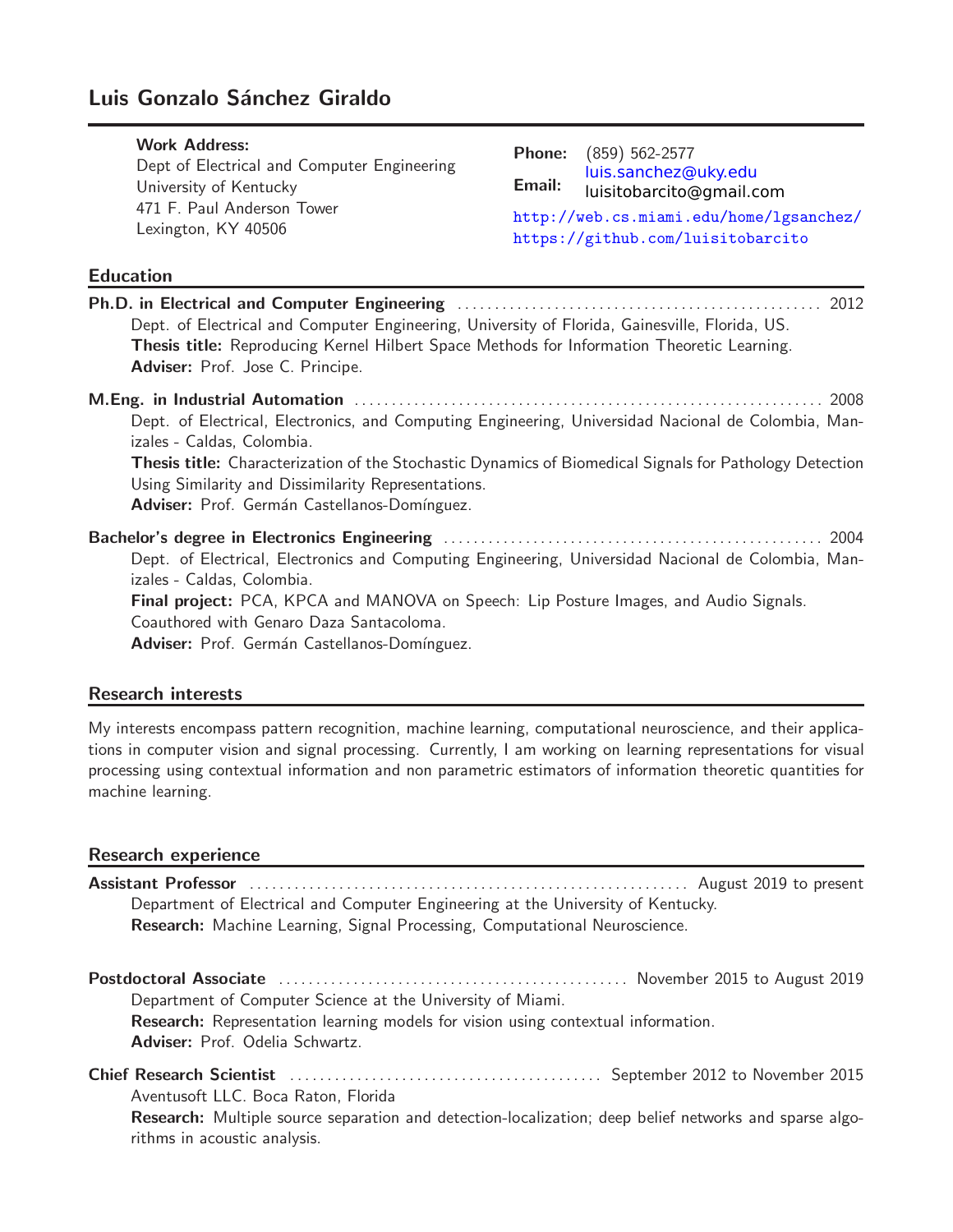| Computational Neuro-Engineering Laboratory at the University of Florida.<br>Research: Machine learning for signal processing. Kernel methods and information theoretic learning.<br>Adviser: Prof. Jose C. Principe.                                                                                                                                                                                                                                                                                                                                 |
|------------------------------------------------------------------------------------------------------------------------------------------------------------------------------------------------------------------------------------------------------------------------------------------------------------------------------------------------------------------------------------------------------------------------------------------------------------------------------------------------------------------------------------------------------|
| Student Research Assistant (and the contract of the contract of the 2008 to 2008)<br>Control and Digital Signal Processing Group at Universidad Nacional de Colombia, Manizales.<br>Research: Machine learning for biomedical signal processing and industrial process monitoring.<br>Adviser: Prof. Germán Castellanos-Domínguez.                                                                                                                                                                                                                   |
| 2004<br>Control and Digital Signal Processing Group at Universidad Nacional de Colombia, Manizales Project<br>title: Acústica de la Voz en Pacientes de la Fundación Sonrisa y Clínica de LPH de Manizales.<br>We developed tools for automated analysis of speech signals applied in the treatment of cleft lip and/or<br>palate children. I developed and programmed methods for feature extraction, feature selection, and<br>classification. Additionally, I contributed to the final report writing.<br>PI: Prof. Germán Castellanos-Domínguez. |
| <b>Teaching experience</b>                                                                                                                                                                                                                                                                                                                                                                                                                                                                                                                           |
| Co-organizer (Deep Learning discussion group at the University of Miami)  2018-2019<br>This is a discussion group that hold biweekly meetings to talk about relevant work on deep learning.                                                                                                                                                                                                                                                                                                                                                          |
| Prepared materials and gave one day lectures on introductory topics in machine learning to undergraduate<br>students participating in the program "Research Experience for Undergraduates," created and directed by<br>the Department of Computer Science and Center for Computational Science at the University of Miami.                                                                                                                                                                                                                           |
| Gave a talk about my research on normalization models for deep convolutional neural networks.                                                                                                                                                                                                                                                                                                                                                                                                                                                        |
| This was a course on the theory of programming languages for undergraduates students at the University<br>of Miami offered by Professor Odelia Schwartz. I gave a presentation on the concept of differentiable<br>programming.                                                                                                                                                                                                                                                                                                                      |
| This was a course on computational neuroscience for advanced undergraduates and graduate students<br>at the University of Miami offered by Professor Odelia Schwartz.                                                                                                                                                                                                                                                                                                                                                                                |
| Prepared materials and gave a lecture on Neural Networks to undergraduate students participating in<br>the program "Research Experience for Undergraduates," created and directed by the Department of<br>Computer Science and Center for Computational Science at the University of Miami.                                                                                                                                                                                                                                                          |
| Prepared and taught a one week intensive course on deep learning to graduate students at Universidad<br>Tecnologica de Pereira, Colombia.                                                                                                                                                                                                                                                                                                                                                                                                            |
| Invited speaker (Brain Korea 21 project. South Korea)<br>Cave a talk about my research on advanced normalization models for deep convolutional noural naturalistic                                                                                                                                                                                                                                                                                                                                                                                   |

Gave a talk about my research on advanced normalization models for deep convolutional neural networks to graduate students at Kyungpook National University, Daegu, Republic of Koreaa.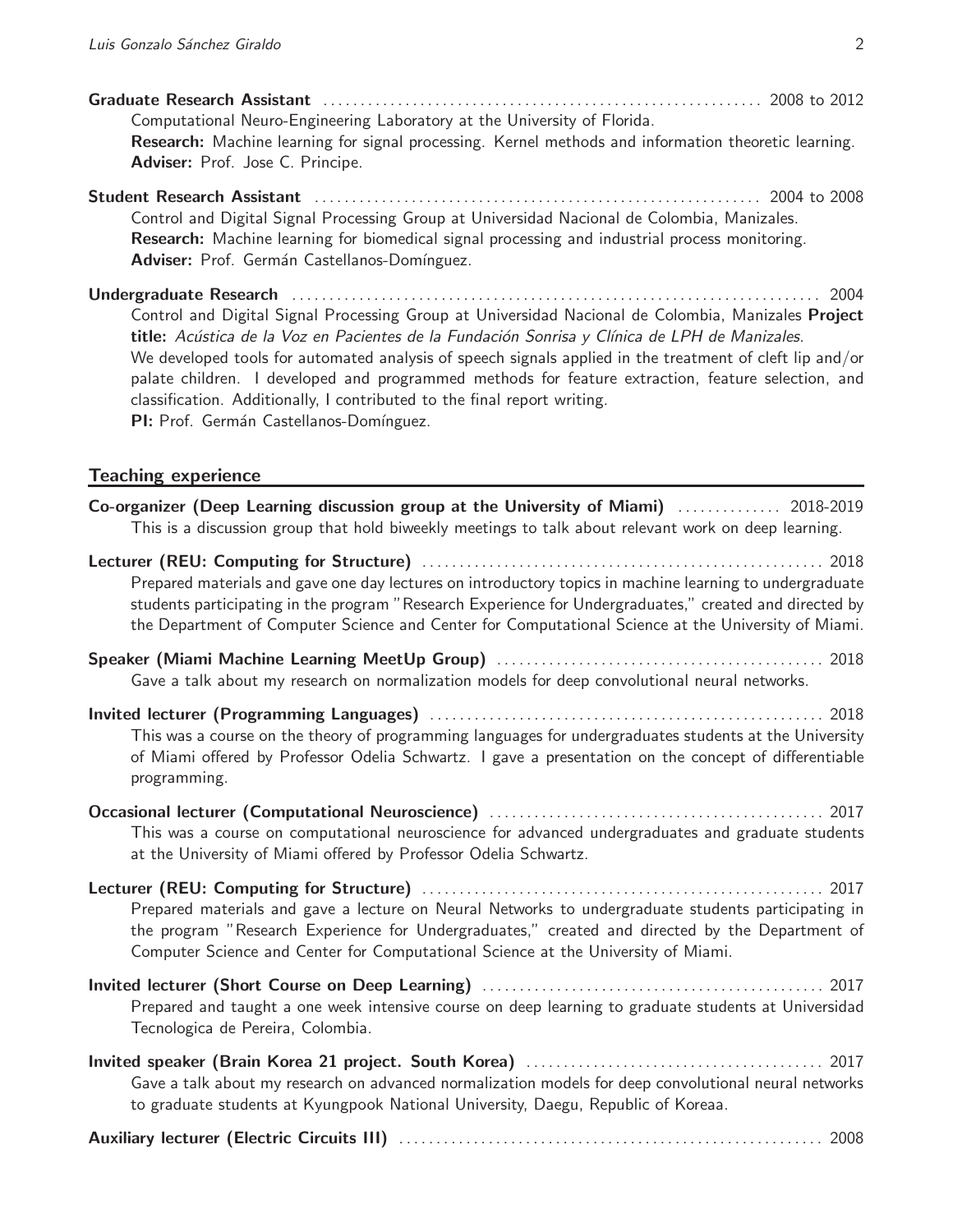|  |  |  | The course was divided into three modules: basic optimization methods, data analysis, and pattern |  |  |  |
|--|--|--|---------------------------------------------------------------------------------------------------|--|--|--|
|  |  |  | recognition. I was in charge of the introductory module on mathematical optimization methods.     |  |  |  |

| The course focused on object oriented programming using $C++$ . |  |
|-----------------------------------------------------------------|--|

Teaching assistant (Signals and Systems) . . . . . . . . . . . . . . . . . . . . . . . . . . . . . . . . . . . . . . . . . . . . . . . . . . . . . . 2004 Answered questions and graded exercises and homework assignments.

The last four items were undergraduate courses offered in the department of electrical, electronics, and computing engineering at Universidad Nacional de Colombia.

In Colombia, an auxiliary lecturer is the first teaching position in an academic career. The lecturer is in charge of the entire undergraduate class. This position is usually held by graduate students at masters and doctoral levels.

## Distinctions and awards

| Dept. of Electrical and Computer Engineering, University of Florida. |
|----------------------------------------------------------------------|
| Universidad Nacional de Colombia.                                    |
| IEEE Summer School in Computational Intelligence EVIC 2007, Chile.   |
| Universidad Nacional de Colombia.                                    |

# Reviewer

- Machine Learning Journal
- IEEE Transactions on Information Theory
- IEEE Transaction on Neural Networks and Learning Systems
- Neurocomputing
- Journal of Imaging Science and Technology
- International Joint Conference on Neural Networks

# Computer skills

Operating systems: Linux, Windows.

Text editing:  $\mathbb{A}T$ <sub>F</sub>X.

**Programming:**  $C/C++$ , Python, MATLAB, INTEL assembler for  $\mu$ Cs.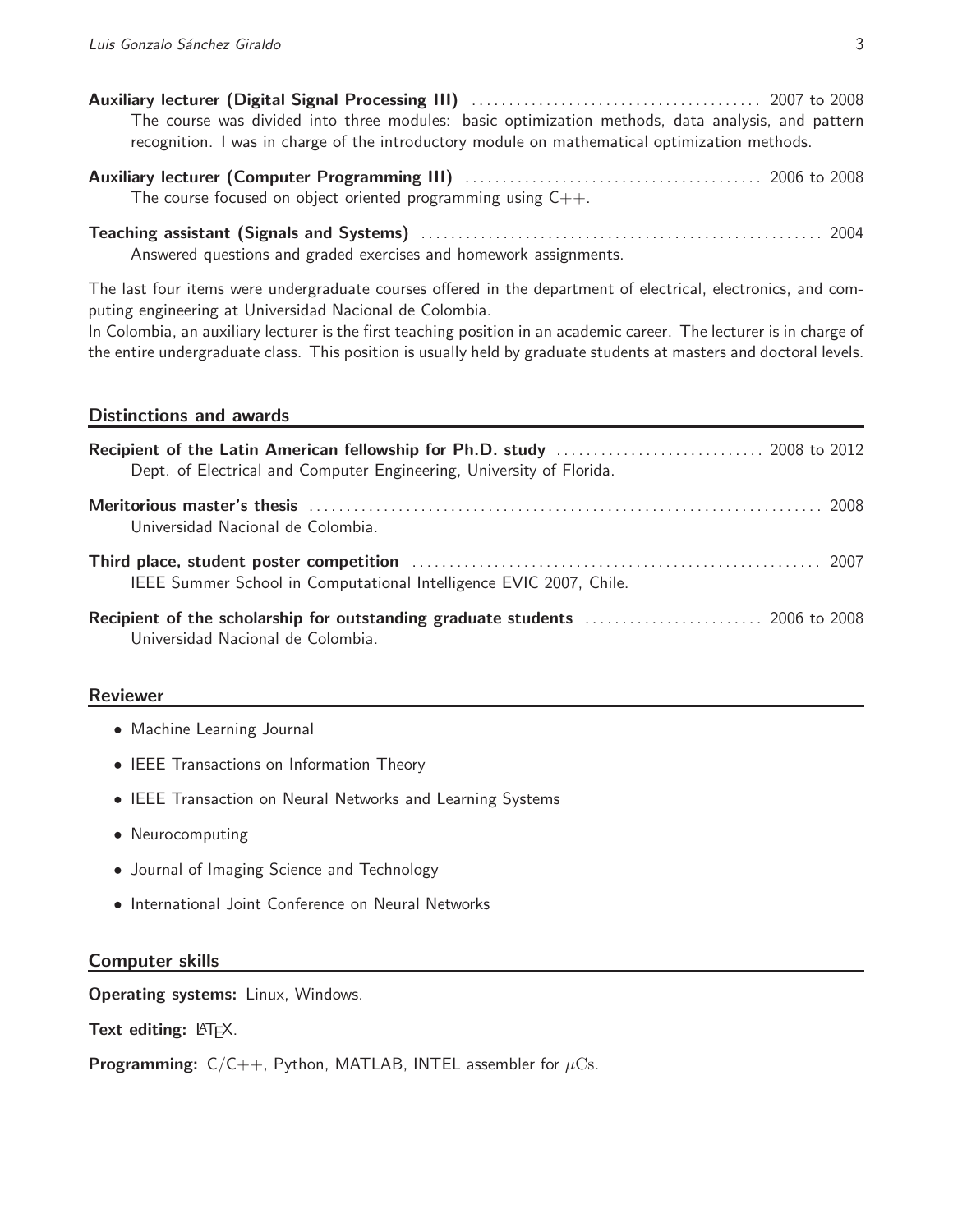#### **Publications**

#### Patents (Granted)

- [1] Kaustubh Kale and Luis Gonzalo Sanchez Giraldo. System and method of extraction, identification, marking and display of heart valve signals, July 2019. Patent No. US 10,362,997 A1.
- [2] Kaustubh Kale and Luis Gonzalo Sanchez Giraldo. System and method of extraction of the heart valve signals, Jan 2019. Patent No. US 10,165,985 B2.

#### Patents (Under review)

- [1] Kaustubh Kale and Luis Gonzalo Sanchez Giraldo. System and method of extraction, identification, making and display of the heart valve signals, July 13 2017. WO Patent App. PCT/US2017/012,031.
- [2] Kaustubh Kale, Luis Gonzalo Sanchez Giraldo, Diego Pava, and Mahdi Esfahanian. System and method of marking cardiac time intervals from the heart valve signals, July 6 2017. US Patent App. 15/397,138.
- [3] Kaustubh Kale, Luis Gonzalo Sanchez Giraldo, Diego Pava, and Mahdi Esfahanian. System and method of identification of the heart valve signals, July 6 2017. US Patent App. 15/397,088.

#### **Preprints**

[1] Md Nasir Uddin Laskar, Luis G Sanchez Giraldo, and Odelia Schwartz. Correspondence of Deep Neural Networks and the Brain for Visual Textures. *arXiv e-prints*, page arXiv:1806.02888.

#### Journal Publications

- [1] Luis G. Sanchez Giraldo and Odelia Schwartz. Integrating flexible normalization into mid-level representations of deep convolutional neural networks. *Neural Computation*, in Press, 2019.
- [2] Shujian Yu, Luis Gonzalo Sanchez Giraldo, Robert Jenssen, and Jose C. Principe. Multivariate Extension of Matrix-based Renyi's α-order Entropy Functional. *IEEE Transactions on Pattern Analysis and Machine Intelligence*, in Press, 2019.
- [3] Luis G. Sanchez Giraldo, Md Nasir Uddin Laskar, and Odelia Schwartz. Normalization and pooling in hierarchical models of natural images. *Current Opinion in Neurobiology*, 55:65–72, 2019.
- [4] Max Turner<sup>†</sup>, Luis G. Sanchez Giraldo<sup>†</sup>, Odelia Schwartz, and Fred Rieke. Stimulus- and goal-oriented frameworks for understanding natural vision. *Nature Neuroscience*, 22:15–24, 2019. † Equal contribution as first authors.
- [5] Odelia Schwartz and Luis G. Sanchez Giraldo. Behavioural and neural constraints on hierarchical representations in vision. *Journal of Vision*, 17(13), March 2017.
- [6] Jihye Bae, Luis G. Sanchez Giraldo, Eric Pohlmeyer, Joseph Francis, Justin Sanchez, and Jose C. Principe. Kernel temporal differences for neural decoding. *Computational Intelligence and Neuroscience*, page 17, 2015. Article ID 481375.
- [7] Luis G. Sanchez Giraldo, Murali Rao, and Jose C. Principe. Measures of entropy from data using infinitely divisible kernels. *IEEE Transactions on Information Theory*, 61(1):535–548, 2015.
- [8] Erion Hasanbelliu, Luis Sanchez Giraldo, and Jose C. Principe. Information theoretic shape matching. *IEEE Transactions on Pattern Analysis and Machine Intelligence*, 36(12):2436–2451, 2014.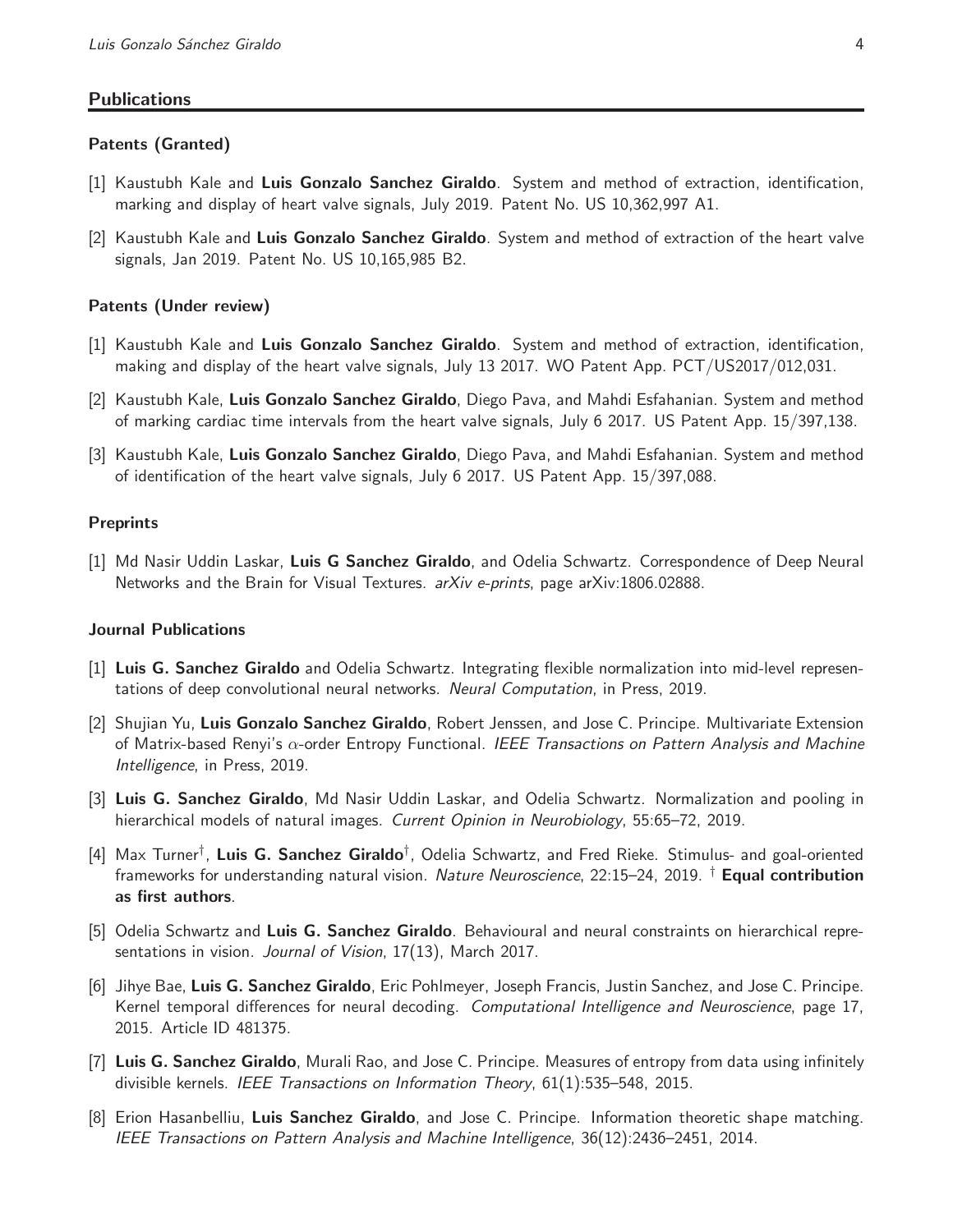[9] Luis Gonzalo Sanchez Giraldo and German Castellanos Dominguez. Weighted feature extraction with a functional data extension. *Neurocomputing*, 73(10-12):1760–1773, 2010.

#### Book Chapters

- [1] Jose C. Principe, Badong Chen, and Luis G. Sanchez Giraldo. *Academic Press Library in Signal Processing, 1st Edition: Signal Processing Theory and Machine Learning*, chapter Information Based Learning, pages 1379–1414. Elsevier, 2013.
- [2] Genaro Daza Santacoloma, Luis Gonzalo Sanchez Giraldo, Franklin Alexander Sepulveda, and Cesar German Castellanos Dominguez. *Encyclopedia of Healthcare Information Systems*, chapter Acoustic feature analysis for hypernasality detection in children, pages 16–22. IGI Global, 2008.
- [3] Edilson Delgado Trejos, German Castellanos Dominguez, Luis Gonzalo Sanchez Giraldo, and Julio Fernando Suarez. *Encyclopedia of Healthcare Information Systems*, chapter Feature Selection in Pathology Detection using Hybrid Multidimensional Analysis, pages 587–593. IGI Global, 2008.

#### **Abstracts**

- [1] Luis G. Sanchez Giraldo and Odelia Schwartz. Flexible normalization in deep convolutional neural networks. Computational and Systems Neuroscience (Cosyne) 2017, 2017.
- [2] Md Nasir Uddin Laskar, Luis G. Sanchez Giraldo, and Odelia Schwartz. Deep learning captures v2 selectivity for natural textures. Computational and Systems Neuroscience (Cosyne) 2017, 2017.
- [3] Md Nasir Uddin Laskar, Luis G. Sanchez Giraldo, and Odelia Schwartz. Deep learning captures v2 selectivity for natural textures. Brains and Bits: Neuroscience Meets Machine Learning: NIPS, 2016.
- [4] Luis G. Sanchez Giraldo and Odelia Schwartz. Flexible normalization in deep convolutional neural networks. 15th Neural Computation and Psychology Workshop, 2016.
- [5] Luis G. Sanchez Giraldo and Jose Principe. Rate-distortion auto-encoders. Deep Learning and Representation Learning Workshop: NIPS, 2014.
- [6] Luis G. Sanchez Giraldo and Jose Principe. Rate-distortion auto-encoders. International Conference on Learning Representations, workshop track, 2014.

#### Conferences and Symposiums

- [1] Luis Gonzalo Sanchez Giraldo, Erion Hasanbelliu, Murali Rao, and Jose Principe. Group-wise point-set registration based on rényi's second order entropy. In *The Thirtieth IEEE/CVF Conference on Computer Vision and Pattern Recognition*, pages 2454–2462, 2017.
- [2] Austin Brockmeier, Eder Santana, Luis Gonzalo Sanchez Giraldo, and Jose Principe. Projentropy: Using entropy to optimize spatial projections. In *International Conference on Acoustics, Speech and Signal Processing 2014*, pages 4538–4542, 2014.
- [3] Jihye Bae, Luis Gonzalo Sanchez Giraldo, Joseph Francis, and Jose Principe. Correntropy kernel temporal differences for reinforcement learning brain machine interfaces. In *International Joint Conference on Neural Networks 2014*, pages 2713–2717, 2014.
- [4] Evan Kriminger, Austin J. Brockmeier, Luis Gonzalo Sanchez Giraldo, and Jose Principe. Metric learning for invariant feature generation in reinforcement learning. In *1st Multidisciplinary Conference on Reinforcement Learning and Decision Making*, 2013.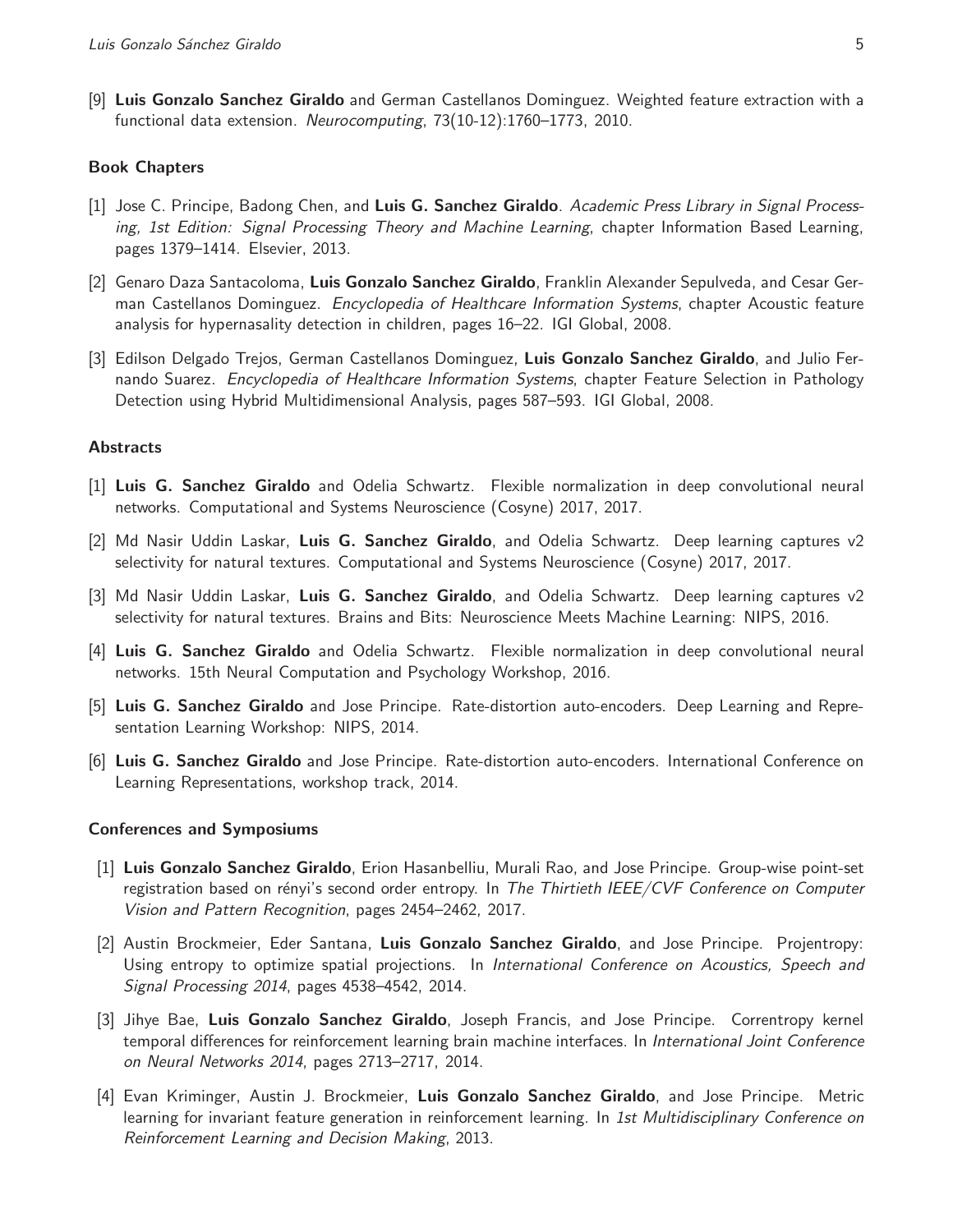- [5] Austin Brockmeier, Luis Gonzalo Sanchez Giraldo, John Stephen Choi, Joseph Thachil Francis, and Jose Principe. Learning multiscale neural metrics via entropy minimization. In *6th International IEEE EMBS Neural Engineering Conference*, pages 247–250, 2013.
- [6] Luis Gonzalo Sanchez Giraldo and Jose C. Principe. Information theoretic learning with infinitely divisible kernels. In *International Conference on Learning Representations*, 2013.
- [7] Jihye Bae, Luis Gonzalo Sanchez Giraldo, Eric A. Pohlmeyer, Justin C. Sanchez, and Jose Principe. A new method of concurrently visualizing states, values, and actions in reinforcement based brain machine interfaces. In *35th International Conference IEEE Engineering in Medicine and Biology Society*, pages 5402–5405, 2013.
- [8] Austin Brockmeier, Luis Gonzalo Sanchez Giraldo, Matthew Emigh, Jihye Bae, John Stephen Choi, Joseph Thachil Francis, and Jose Principe. Information-theoretic metric learning: 2-d projections of neural data for visualization and classification. In *35th International Conference IEEE Engineering in Medicine and Biology Society*, pages 5586–5589, 2013.
- [9] Jihye Bae, Luis Sanchez Giraldo, Pratik Chhatbar, Joseph Francis, Justin Sanchez, and Jose Principe. Stochastic kernel temporal difference for reinforcement learning. In *Machine Learning for Signal Processing*, September 2011.
- [10] Erion Hasanbelliu, Luis Sanchez Giraldo, and Jose C. Principe. A robust point matching algorithm for non-rigid registration using the cauchy-schwarz divergence. In *Machine Learning for Signal Processing*, September 2011.
- [11] Luis G. Sanchez Giraldo and Jose C. Principe. A reproducing kernel hilbert space formulation of the principle of relevant information. In *Machine Learning for Signal Processing*, September 2011.
- [12] Luis Gonzalo Sanchez Giraldo and Jose C. Principe. An efficient rank-deficient computation of the principle of relevant information. In *International Conference on Acoustics, Speech and Signal Processing*, pages 2176–2179. IEEE, 2011.
- [13] Erion Hasanbelliu, Luis Sanchez Giraldo, and Jose C. Principe. A recursive online kernel pca algorithm. In *International Conference on Pattern Recognition*, pages 169–172. IEEE Computer Society, 2010.
- [14] Luis Gonzalo Sanchez Giraldo, Fernando Martinez Tabares, and German Castellanos Dominguez. Functional feature selection by weighted projections in pathological voice detection. In *Proceedings of the 14th Iberoamerican Conference on Pattern Recognition*, pages 329–336. Sringer-Verlag, 2009.
- [15] Luis Sanchez, Fernando Martinez, German Castellanos, and Augusto Salazar. Feature extraction of weighted data for implicit variable selection. In *International Conference on Computer Analysis of Images and Patterns Lecture Notes in Computer Science*, volume 4673, pages 840–847. Springer, 2007.
- [16] German Castellanos, Genaro Daza, Luis Sanchez, Julio Suarez, and Edilson Delgado. Feature selection in pathology detection using hybrid multidimensional analysis. In *28th International Conference IEEE Engineering in Medicine and Biology Society, New York*, pages 5503–5506, August 2006.
- [17] German Castellanos, Genaro Daza, Luis Sanchez, Omar Castrillon, and Julio Suarez. Acoustic speech analysis for hypernasality detection in children. In *28th International Conference IEEE Engineering in Medicine and Biology Society, New York*, pages 5507–5510, August 2006.
- [18] Augusto Salazar, Genaro Daza, Luis Sanchez, Flavio Prieto, Colombia Quintero, and German Castellanos. Feature extraction & lips posture detection oriented to the treatment of CLP children. In *28th International Conference IEEE Engineering in Medicine and Biology Society, New York*, pages 5747–5750, August 2006.